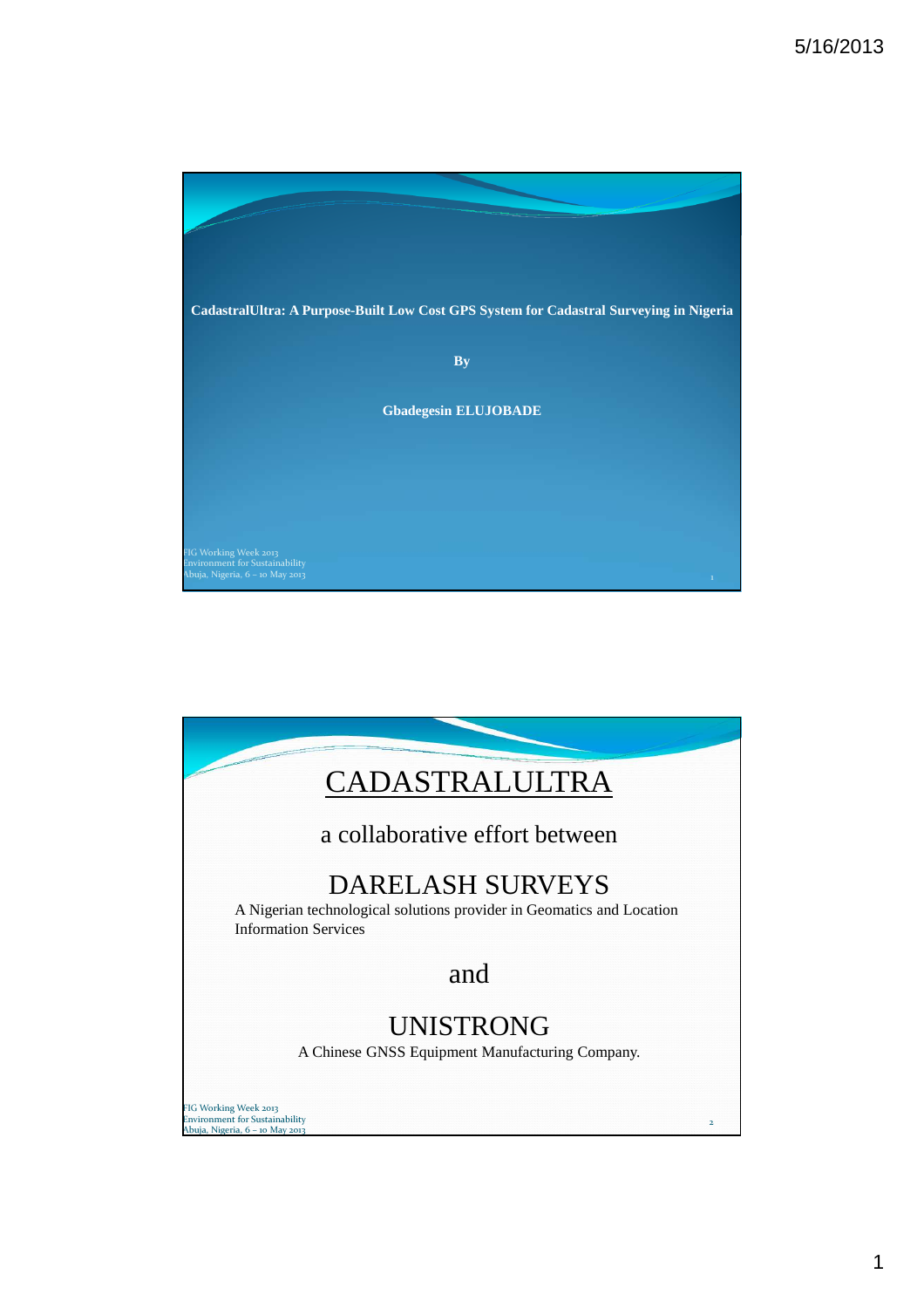| consists of                                                                    |                                                                            |                                                                 |                                  |                                    |  |  |
|--------------------------------------------------------------------------------|----------------------------------------------------------------------------|-----------------------------------------------------------------|----------------------------------|------------------------------------|--|--|
| 2. X<br>Handheld<br><b>GPS</b><br>receivers<br>(single)<br>frequency-<br>$L_1$ | $2x$ External<br><b>GPS</b><br>Antennas<br>(single)<br>frequency-<br>$L_1$ | 1 x Static<br><b>GPS</b> Data<br>Post<br>Processing<br>Software | 1 x External GPS<br>Antenna Pole | 1 x Handheld GPS<br>receiver Clamp |  |  |
|                                                                                |                                                                            | based on                                                        |                                  |                                    |  |  |

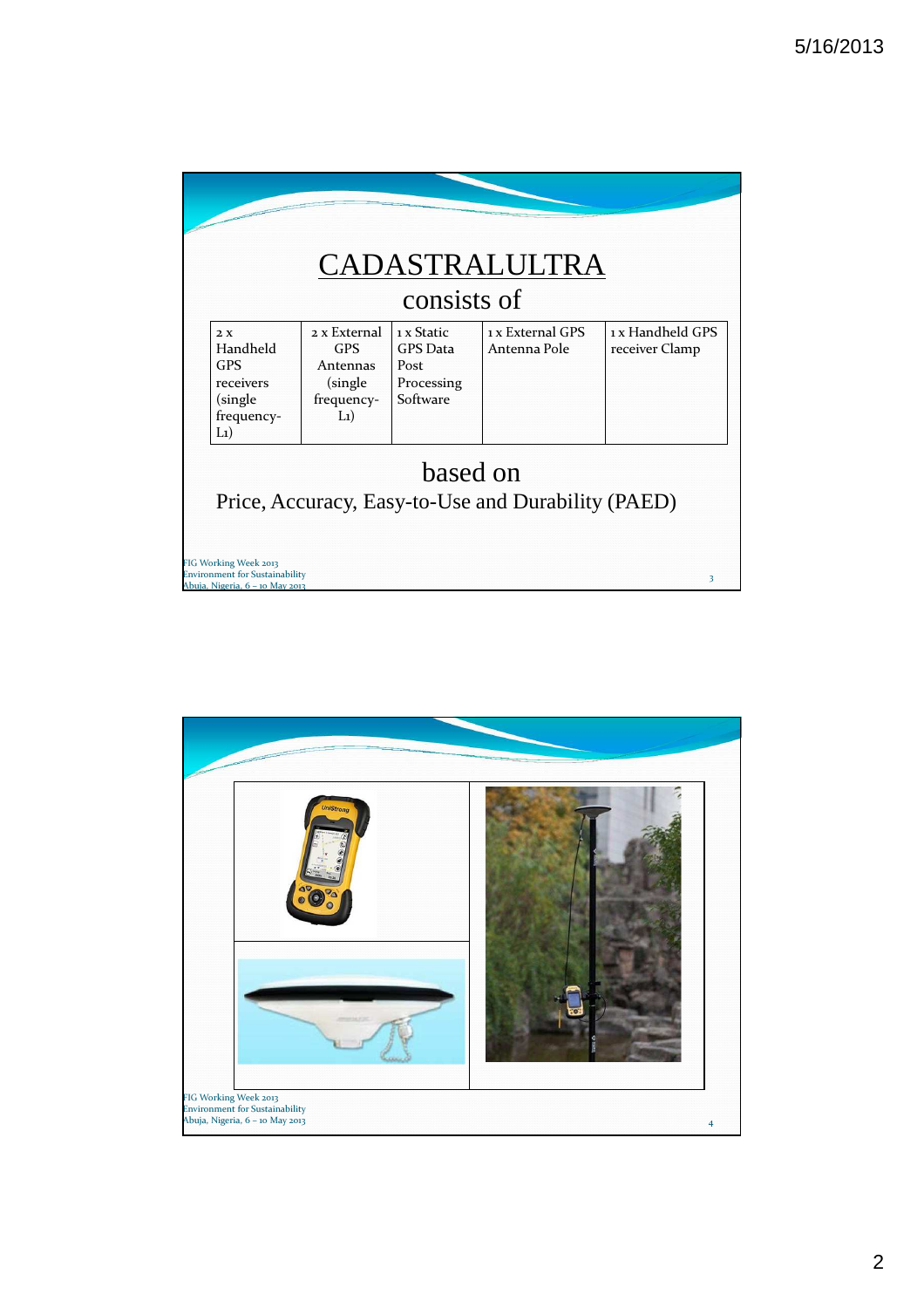|                                          |                           | CADASTRALULTRA HANDHELD GPS RECEIVER SPECIFICATIONS |
|------------------------------------------|---------------------------|-----------------------------------------------------|
| Specification                            | <b>Data Communication</b> | <b>Environment</b>                                  |
| <b>System</b>                            | • Storage: 128MB          | • Working temperature: -                            |
| • Microsoft Windows Mobile               | SDRAM£¬256M NAND          | $10^{\circ}$ C -- +60 $^{\circ}$ C                  |
| 6.5                                      | flash                     | • Storage temperature: -30°C                        |
| $\cdot$ CPU: 600MHz                      | • SD slot: Micro SD 32G   | $-+70^{\circ}C$                                     |
| <b>GPS</b>                               | • Port: Mini USB2.0       | • Shock: 1.5m drops to                              |
| • Channel: 14, L1 C/A code               | • Bluetooth: Bluetooth    | concrete                                            |
| • Hot-start: 1s                          | $V2.0$ , EDR              | • Waterproof/dustproof: IEC                         |
| • Cold-start: 29s                        | <b>Power</b>              | 529-JP66                                            |
| $\bullet$ Real-time: < 3.5 m (CEP, -130) | • Battery: 2800mAh Li-ion | <b>Extension</b>                                    |
| dBm)                                     | battery                   | • Camera: 5 megapixel                               |
| <b>Screen</b>                            | • Working time:           | • Gravity sensor                                    |
| · Screen: 3.5' QVGA TFT,                 | 10h(typical)              | • Cellular modem                                    |
| sunlight - readable color touch          | • External power: 3.3V~5V | <b>Physical</b>                                     |
| screen                                   | • Power consumption: 0.5W | · Dimension:                                        |
| • Keyboard: night visible                |                           | 179.5mm*91.2mm*31.5mm                               |
|                                          |                           | • Weight: 250g(Without                              |
|                                          |                           | battery)                                            |

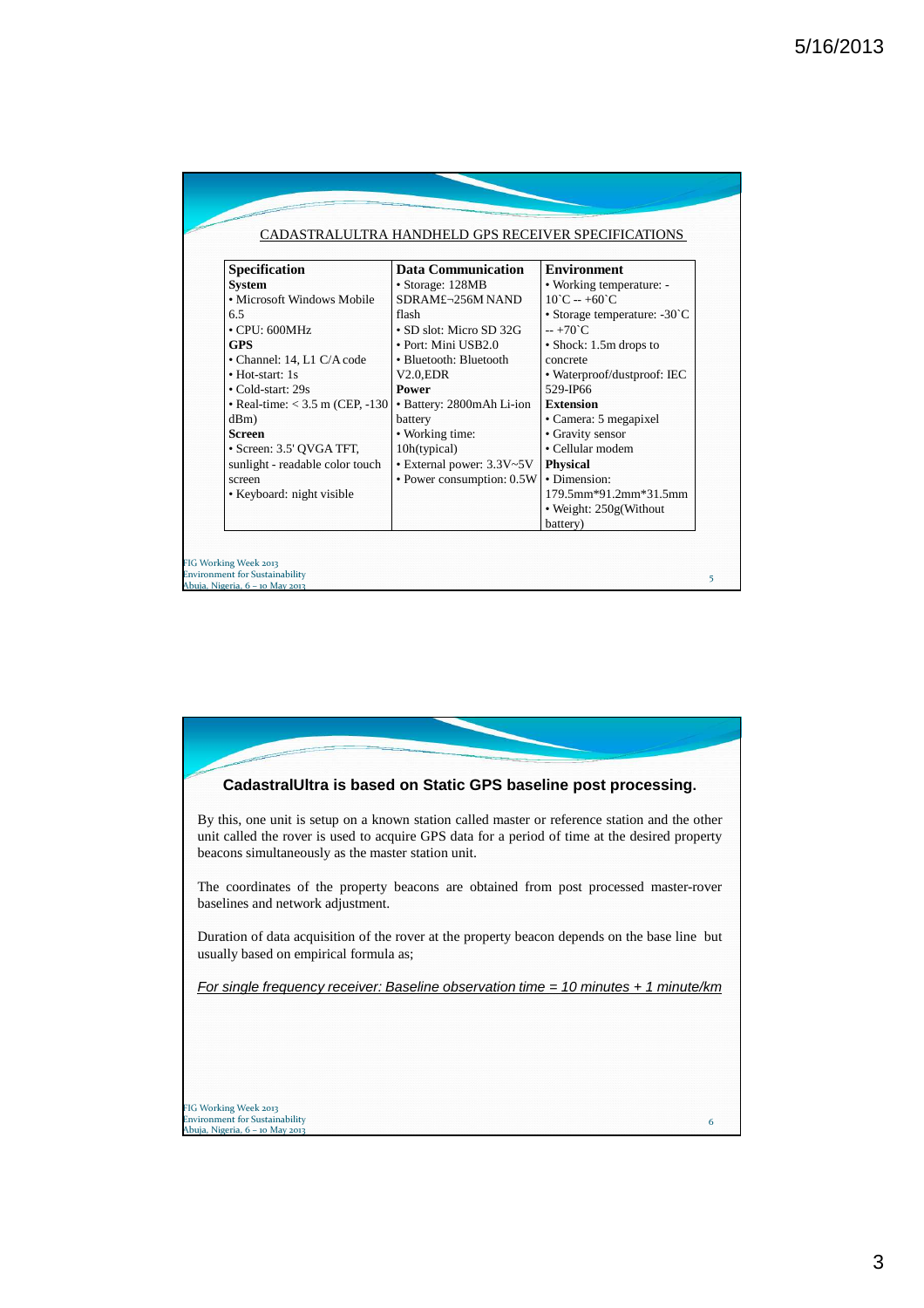| <b>Survey type</b> | <b>Baseline length</b><br>(km) | $\#$<br>satellites   |                      | <b>GDOP</b> Observation<br>time | Accuracy                       |
|--------------------|--------------------------------|----------------------|----------------------|---------------------------------|--------------------------------|
| <b>Static</b>      | $20 - 50$<br>50-100            | $\geq 4$<br>$\geq 4$ | $\leq 6$<br>$\leq 6$ | $2 - 3$ hr<br>min. 3 hr         | $5mm + 1 ppm$<br>$5mm + 1 ppm$ |
|                    | >100                           | $\geq 4$             | $\leq 6$             | min. 4 hr                       | $5mm + 1 ppm$                  |
|                    |                                |                      |                      |                                 |                                |

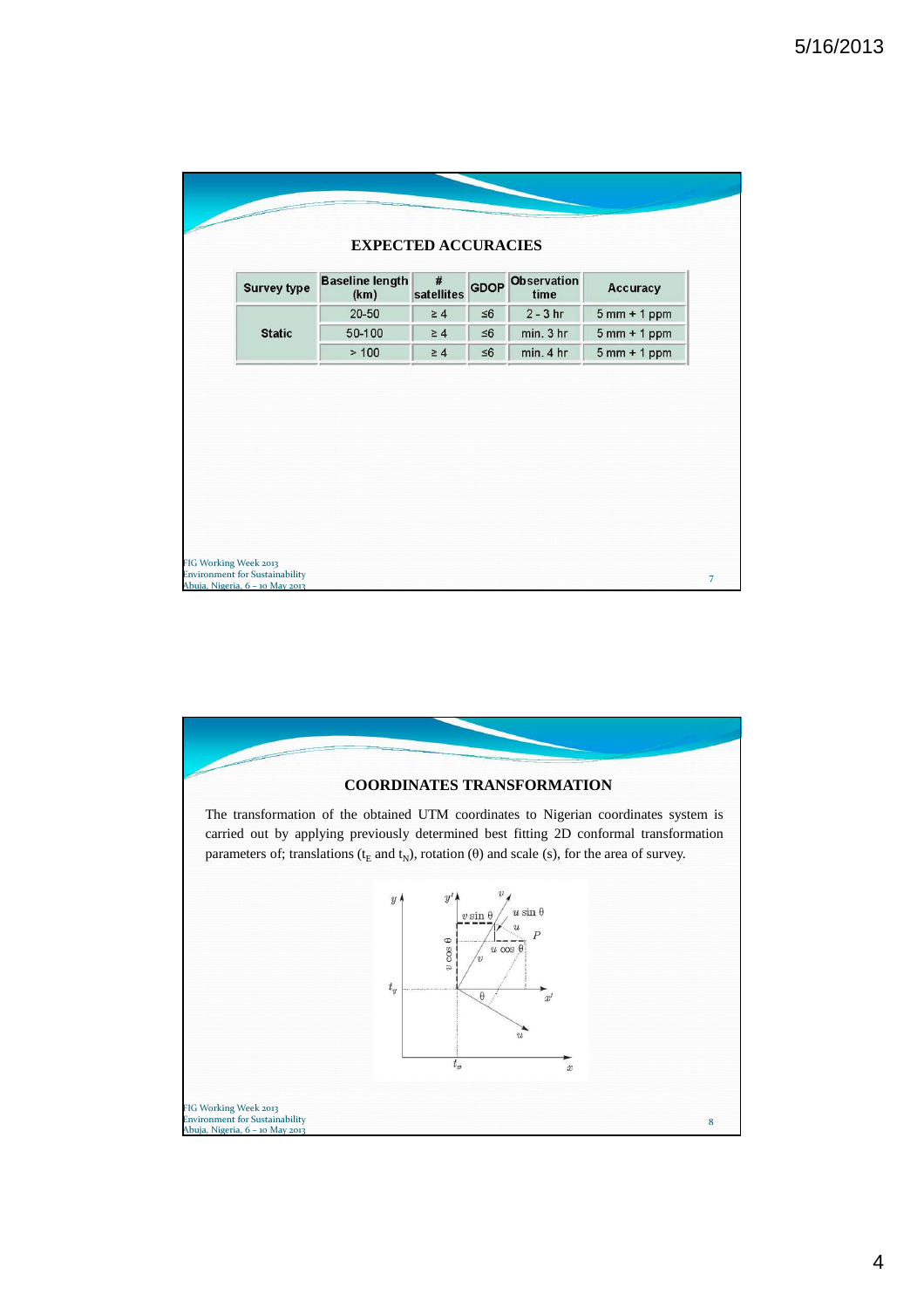

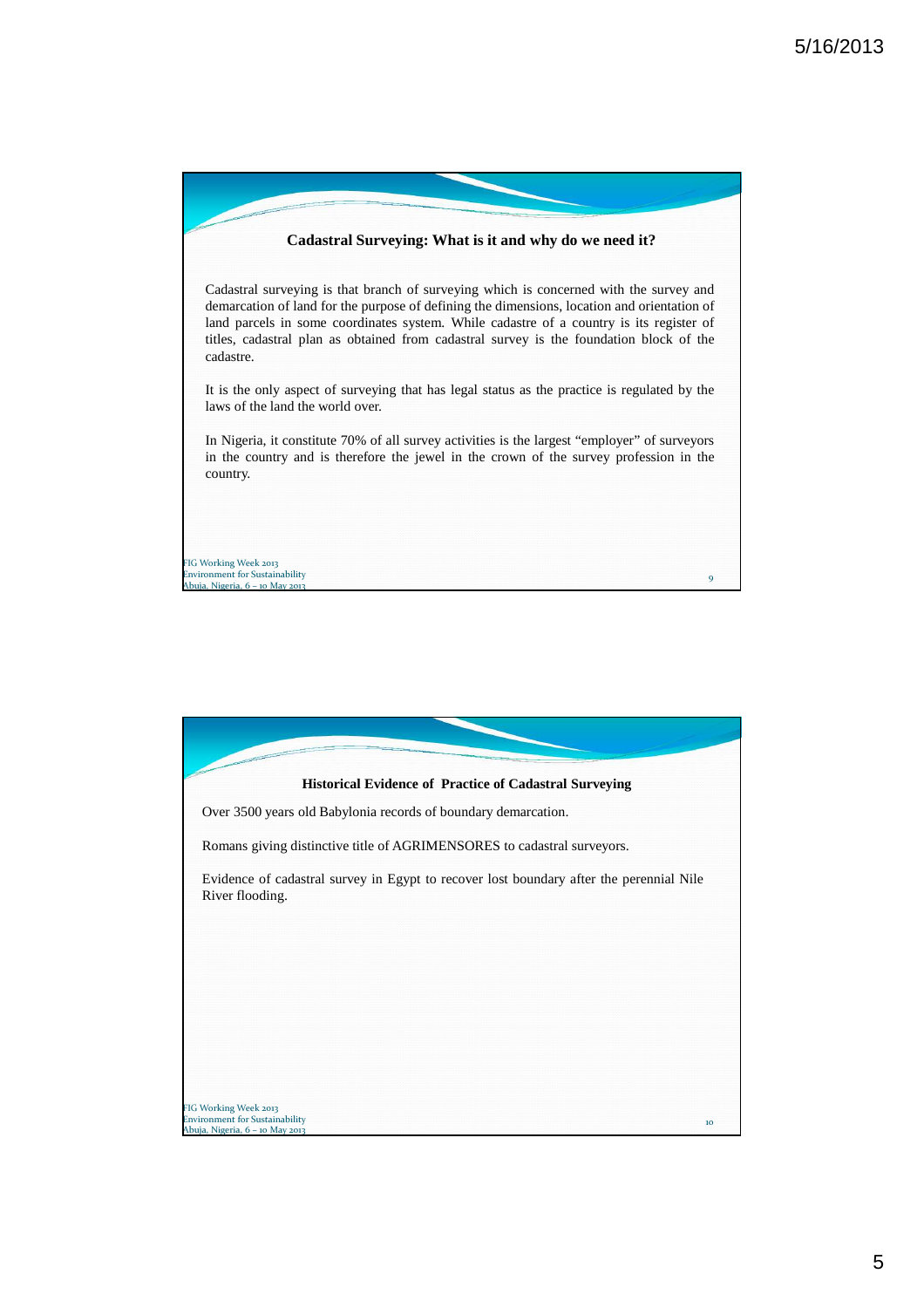

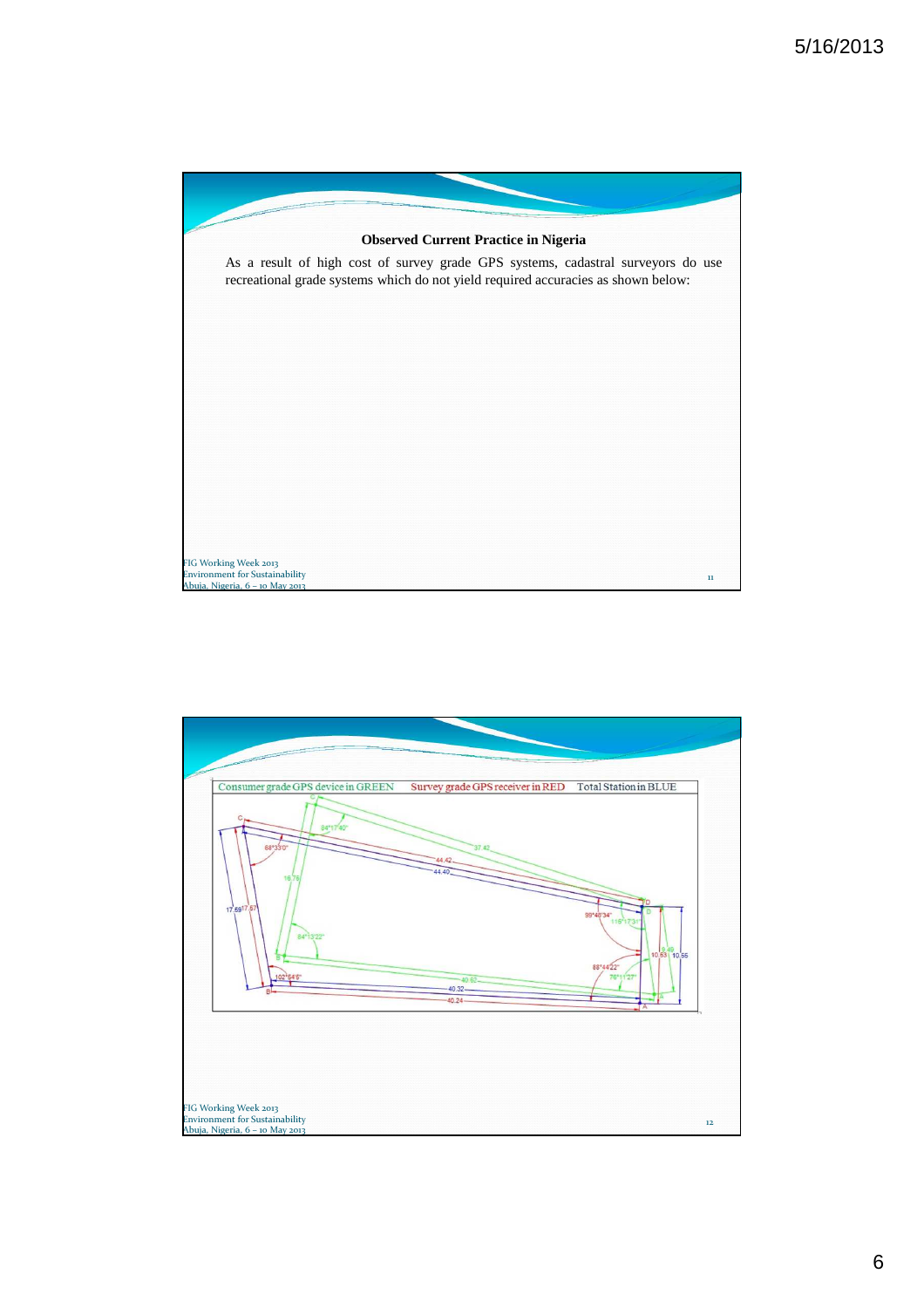| <b>SURVEY METHOD</b>    |       |       | <b>DIMENSIONS OF THE LAND</b><br>PARCEL(m) |       | <b>PERIMETER</b><br>(m) | <b>AREA</b><br>(m <sup>2</sup> ) | Diff(m)<br><b>PERIMETER</b><br>(TAPE<br>FIXED) | % Diff | Diff(m <sup>2</sup> )<br><b>AREA</b><br>(TOTAL<br><b>STATION FIXED)</b> | $\frac{0}{0}$<br>Diff |
|-------------------------|-------|-------|--------------------------------------------|-------|-------------------------|----------------------------------|------------------------------------------------|--------|-------------------------------------------------------------------------|-----------------------|
|                         | AB    | BC    | CD                                         | DA    |                         |                                  |                                                |        |                                                                         |                       |
| <b>Survey Grade GPS</b> | 40.24 | 17.57 | 44.42                                      | 10.53 | 112.76                  | 574.991                          | $-0.15$                                        | 0.13   | 1.441                                                                   | 0.25                  |
| Consumer Grade GPS      | 40.62 | 16.75 | 37.42                                      | 9.49  | 104.28                  | 498.930                          | 8.33                                           | 7.40   | 77.502                                                                  | 13.45                 |
| <b>Total Station</b>    | 40.37 | 17.62 | 44.46                                      | 10.56 | 112.86                  | 576.432                          | $-0.25$                                        | 0.22   | 0.000                                                                   | 0.00                  |
| Measuring Tape          | 40.22 | 17.56 | 44.30                                      | 10.53 | 112.61                  | NA                               | 0.00                                           | 0.00   | NA                                                                      | $_{\rm NA}$           |
|                         |       |       |                                            |       |                         |                                  |                                                |        |                                                                         |                       |
|                         |       |       |                                            |       |                         |                                  |                                                |        |                                                                         |                       |

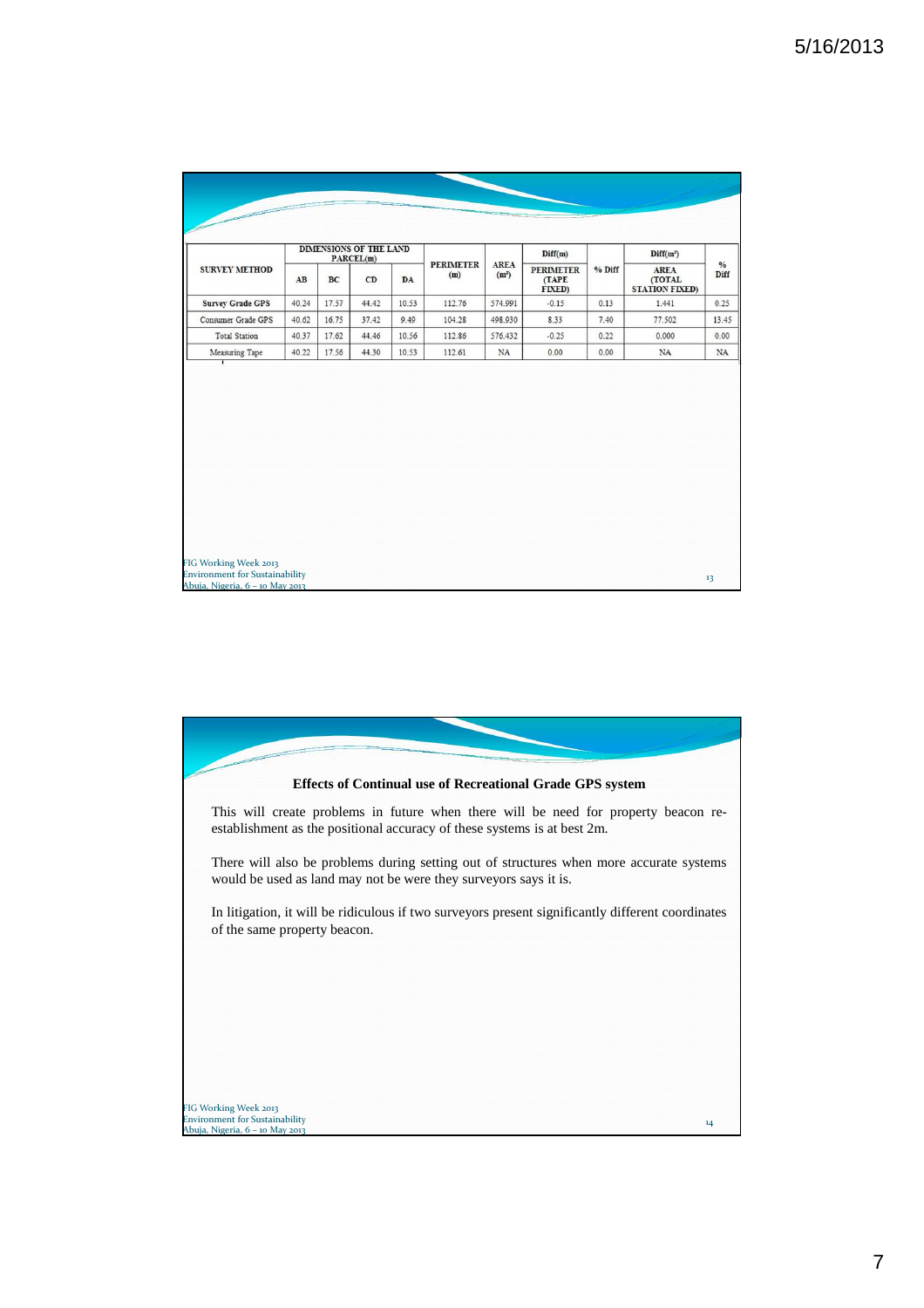